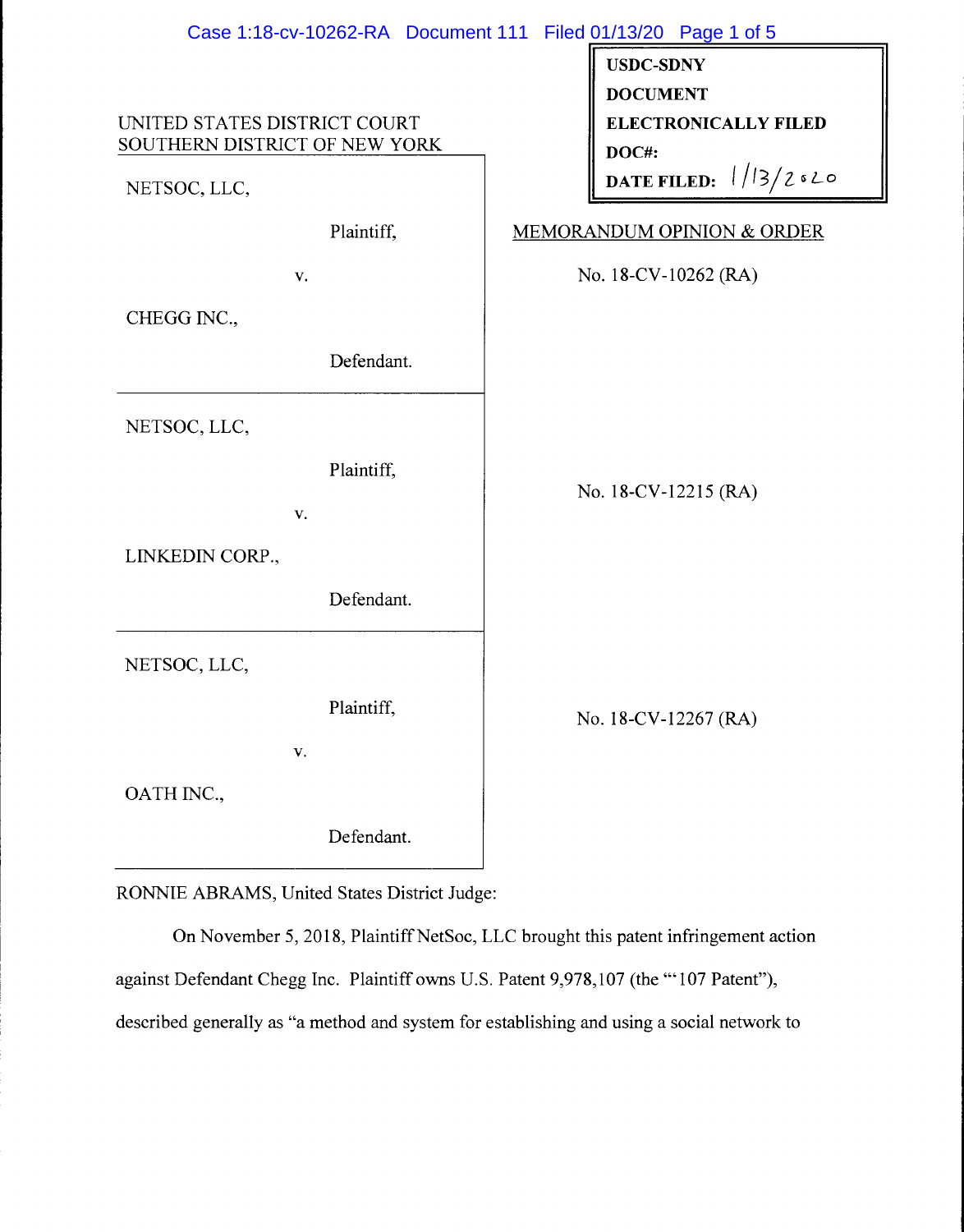## Case 1:18-cv-10262-RA Document 111 Filed 01/13/20 Page 2 of 5

facilitate people in life issues," by assignment. Dkt. 1, Compl.  $\mathbb{P}8$ . It asserts that "Chegg" maintains, operates, and administers a website at www.chegg.com that infringes one or more claims of the '107 patent." *Id.* <sup> $\uparrow$ </sup> 9. On February 19, 2019, Chegg filed a motion to dismiss, pursuant to Federal Rule of Civil Procedure 12(b)(6), based on several grounds, including that "the asserted patent ... fails to claim patent-eligible subject matter under 35 U.S.C. § 101." Dkt. 25. On September 10, 2019, following a decision in the Northern District of Texas finding the '107 Patent invalid under 35 U.S.C. § 101, Chegg filed a supplemental brief arguing that Plaintiff is collaterally estopped from pursuing its patent infringement claims against Chegg. *See*  Dkt. 88. Plaintiff acknowledges as much and the Court agrees. Plaintiff's claims against Chegg must thus be dismissed.

"Issue preclusion," or collateral estoppel, "prohibits a party from seeking another determination of the litigated issue in [a] subsequent action." *Soverain Software LLC v. Victoria's Secret Direct Brand Mgmt., LLC,* 778 F .3d 1311, 1315 (Fed. Cir. 2015). "The purpose of the doctrine is to relieve parties of the cost and vexation of multiple lawsuits, conserve judicial resources, and, by preventing inconsistent decisions, encourage reliance on adjudication." *Medino! Ltd v. Guidant Corp.,* 341 F. Supp. 2d 301,314 (S.D.N.Y. 2004) (citation omitted). "Four elements must be met for collateral estoppel to apply: (1) the issues of both proceedings must be identical, (2) the relevant issues were actually litigated and decided in the prior proceeding, (3) there must have been 'full and fair opportunity' for the litigation of the issues in the prior proceeding, and (4) the issues were necessary to support a valid and final judgment on the merits." *Cent. Hudson Gas & Elec. Corp. v. Empresa Naviera Santa S.A.,* 56 F.3d 359, 368 (2d Cir. 1995).

<sup>1</sup> Throughout the opinion, the Court cites submissions filed on the docket in *NetSoc, LLC v. Chegg Inc.,*  No. 18-CV-10262.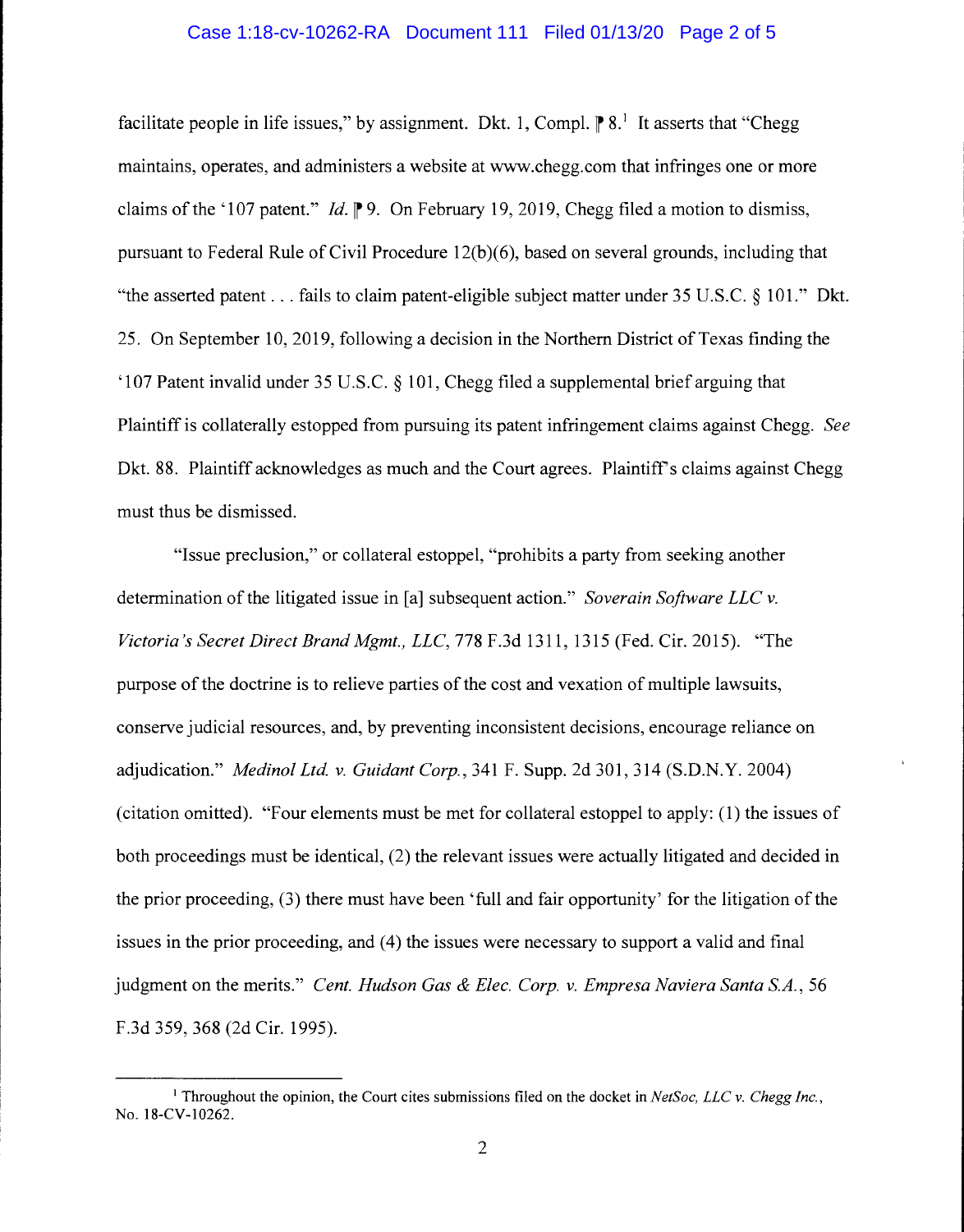## Case 1:18-cv-10262-RA Document 111 Filed 01/13/20 Page 3 of 5

In patent cases, "(i]t is well established that 'once the claims of a patent are held invalid in a suit involving one alleged infringer, an unrelated party who is sued for infringement of those claims may reap the benefit of the invalidity decision under the principles of collateral estoppel."' *Purdue Pharma L.P. v. Teva Pharm. USA, Inc.,* Nos. 01-CV-8507 (SHS), 01-CV-11212 (SHS), 03-CV-2312 (SHS), 2004 WL 1444883, at \*2 (S.D.N.Y. June 28, 2004) (quoting *Pharmacia & Upjohn Co. v. Mylan Pharm., Inc.,* 170 F.3d 1373, 1379 (Fed. Cir. 1999)). "[T]he Federal Circuit has 'established that issue preclusion applies even though the precluding judgment ... comes into existence' after the initiation of 'the case as to which preclusion is sought." *Control v. Dig. Playground, Inc.,* Nos. 12-CV-6781 (RJS), 12-CV-7734 (RJS), 2016 WL 5793745, at \*4 (S.D.N.Y. Sept. 30, 2016) (quoting *Soverain Software LLC,* 778 F.3d at 1315)).

This action against Chegg was just one of several filed by Plaintiff - both in and outside of this district - in 2018. In addition to this case, which was consolidated with three others filed in this district, *see* Dkt. 35, Plaintiff brought claims against Match Group, LLC in the Northern District of Texas. Like its allegations against Chegg, Plaintiff asserted that Match Group, LLC had infringed on the '107 Patent "by operating several different online platforms, including Tinder and OkCupid." *NetSoc, LLC v. Match Grp., LLC.,* No. 18-CV-1809, 2019 WL 3304704, at\* 1 (N.D. Tex. July 22, 2019). On July 22, 2019, the United States District Court of the Northern District of Texas concluded that "Plaintiff NetSoc, LLC's . . . patent claims are directed to only ineligible subject matter under 35 U.S.C. § 101." *Id*. It thus dismissed Plaintiff's claims with prejudice, explaining that Plaintiff's "claims are directed to only patent ineligible abstract ideas, and fail to articulate an inventive concept that transforms those ideas into patent eligible subject matter." *Id.* at \*3 (holding that Plaintiff's claims fail the two-step test articulated in *Alice* 

3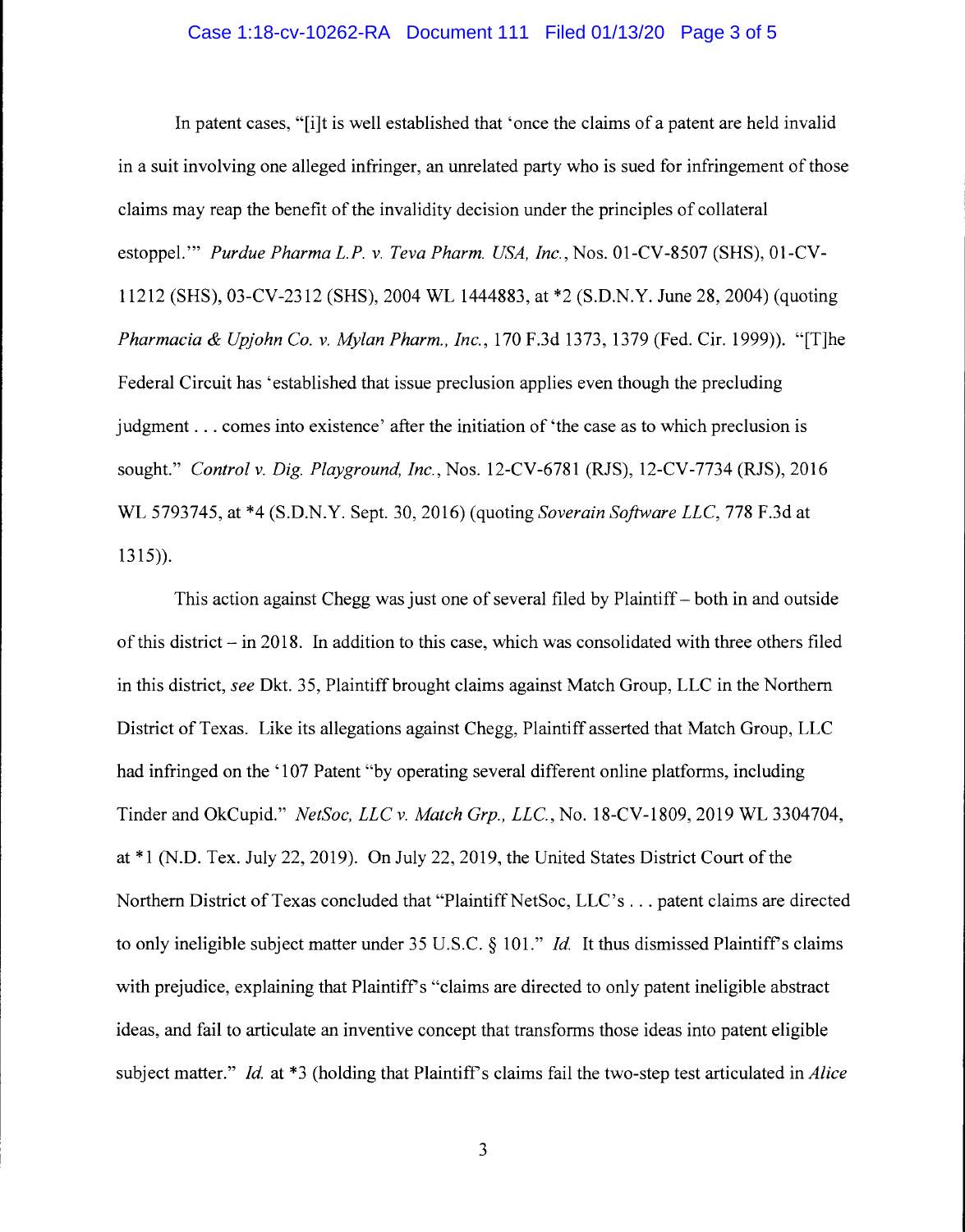## Case 1:18-cv-10262-RA Document 111 Filed 01/13/20 Page 4 of 5

*Corp. Pty. Ltd. v. CLS Bank International,* 573 U.S. 208 (2014), used to determine patent eligibility under 35 U.S.C. § 101). After this decision, the Court requested supplemental briefing as to "whether Plaintiffs claims against [Chegg] are barred by collateral estoppel" in this action. Dkt. 74.

As an initial matter, Plaintiff does not dispute that its claims against Chegg are now collaterally estopped. *See* Dkt. 94 ("Plaintiff agrees that collateral estoppel applies to assertions ' of infringement of the '107 patent[.]"); Dkt. 104 ("A finding of collateral estoppel in light of the Texas Decision is appropriate regardless of Plaintiff's pending appeal.").<sup>2</sup>

Nonetheless, the Court must itself review the matter and decide whether the doctrine's requisite elements are met. *See Cent. Hudson Gas & Elec. Corp.,* 56 F.3d at 368. Here, all four criteria for collateral estoppel are clearly satisfied. This action and the one brought in the Northern District of Texas involve the same plaintiff, alleging infringement of the same '107 Patent. In both cases, the defendants challenged the validity of the '107 Patent under 35 U.S.C. § 101, arguing that the claims were directed to patent ineligible abstract ideas and lacked an "inventive concept" that could otherwise transform the claims into patent eligible subject matter. *See* Dkt. 25, at 11-14; *Match Grp., LLC,* 2019 WL 3304704, at \*3. The Northern District of Texas clearly resolved this issue with the benefit of full briefing and a hearing on this matter. Notably, Plaintiff was represented by the same counsel in those proceedings as it is here. Accordingly, there is no doubt that the issue was fully litigated before the Northern District of

 $2$  Although it agreed that collateral estoppel applies, Plaintiff initially asked "the Court [to] delay deciding if collateral estoppel applies to the claims of the '107 patent until at least after the decision on the motion for a New Trial pending in the Northern District of Texas[.]" Dkt. 94. Since filing that brief on September 16, 2019, however, the Northern District of Texas denied Plaintiff's motion for a new trial. *See* Dkt. 102. The fact that the case is now on appeal to the Federal Circuit does not alter the collateral estoppel analysis. *See Pharmacia & Up john Co.,* 170 F.3d at 1381 ("[T]he law is well settled that the pendency of an appeal has no effect on the finality or binding effect of a trial court's holding. That rule is applicable to holdings of patent invalidity as well." (internal citations omitted)).